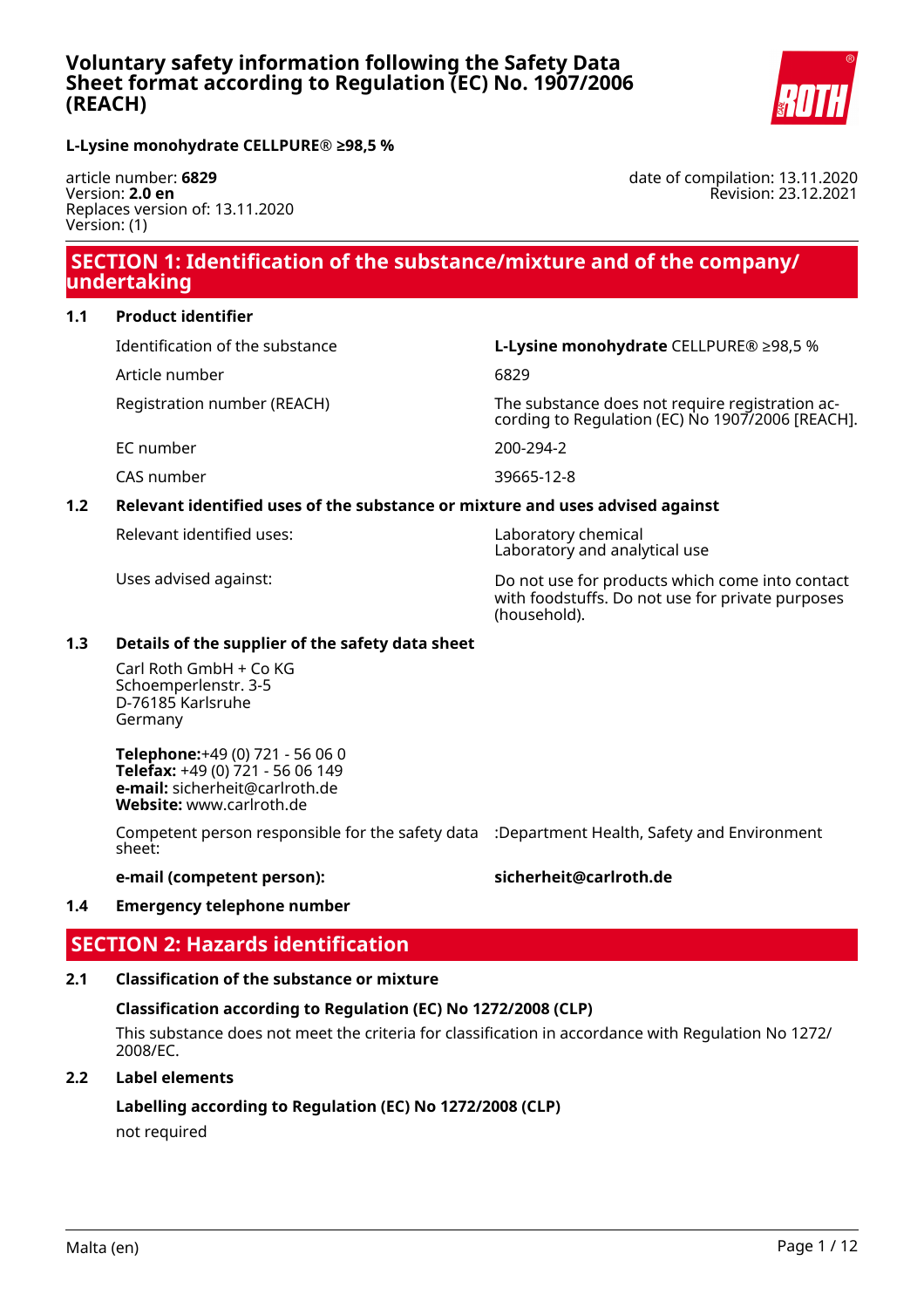

**L-Lysine monohydrate CELLPURE® ≥98,5 %**

article number: **6829**

## **2.3 Other hazards**

### **Results of PBT and vPvB assessment**

According to the results of its assessment, this substance is not a PBT or a vPvB.

# **SECTION 3: Composition/information on ingredients**

### **3.1 Substances**

| Name of substance | L-Lysine m                |
|-------------------|---------------------------|
| Molecular formula | $C_6H_{14}N_2O_2$         |
| Molar mass        | 164,2 $9/$ <sub>mol</sub> |
| CAS No            | 39665-12-8                |
| EC No             | 200-294-2                 |

L-Lysine monohydrate  $C_6H_{14}N_2O_2\cdot H_2O$ CAS No 39665-12-8 200-294-2

# **SECTION 4: First aid measures**

### **4.1 Description of first aid measures**



## **General notes**

No special measures are necessary.

### **Following inhalation**

Provide fresh air.

### **Following skin contact**

Rinse skin with water/shower.

### **Following eye contact**

Rinse cautiously with water for several minutes.

#### **Following ingestion**

Rinse mouth. Call a doctor if you feel unwell.

- **4.2 Most important symptoms and effects, both acute and delayed** Symptoms and effects are not known to date.
- **4.3 Indication of any immediate medical attention and special treatment needed** none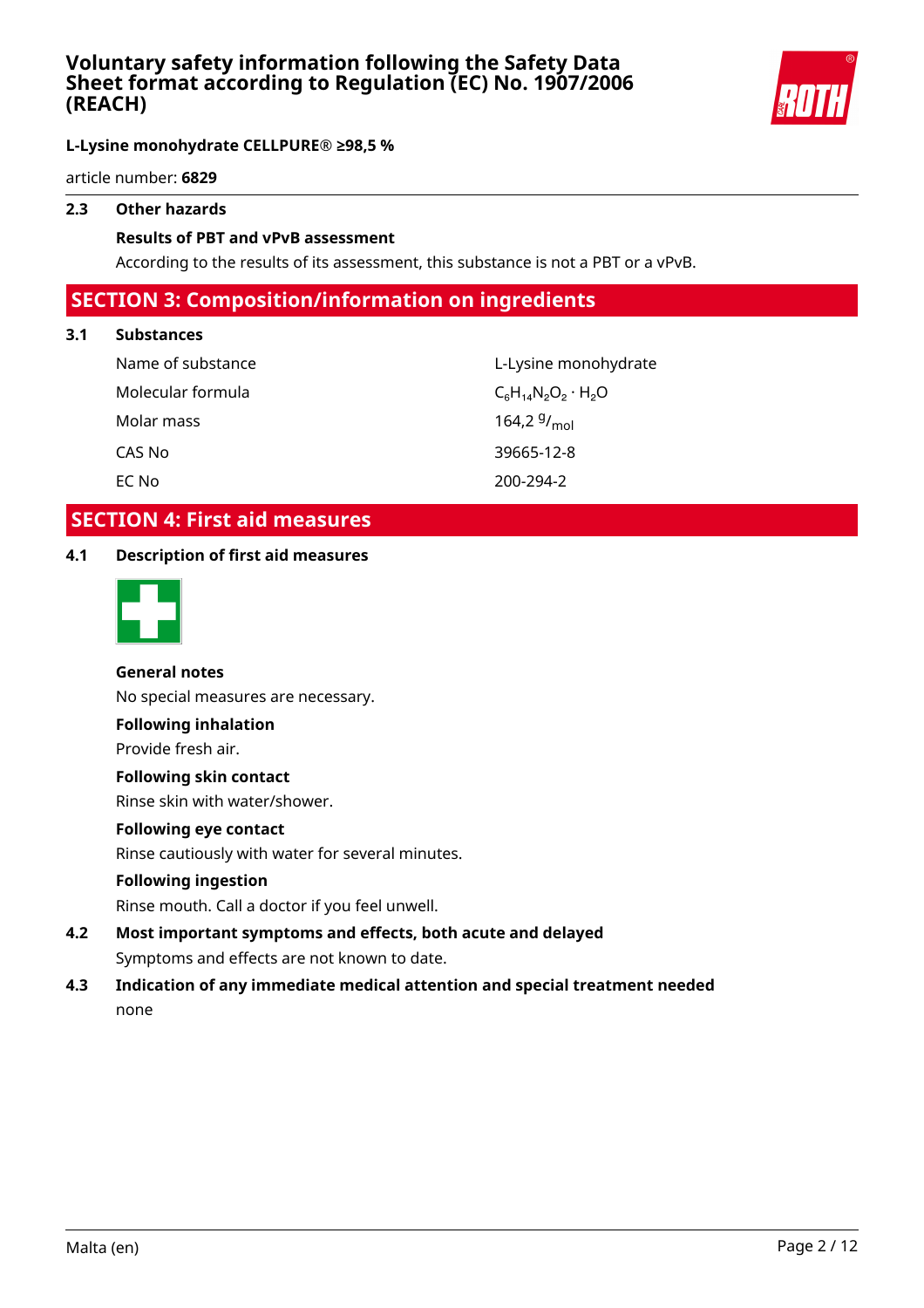

**L-Lysine monohydrate CELLPURE® ≥98,5 %**

article number: **6829**

## **SECTION 5: Firefighting measures**

### **5.1 Extinguishing media**



#### **Suitable extinguishing media**

co-ordinate firefighting measures to the fire surroundings water, foam, dry extinguishing powder, ABC-powder

### **Unsuitable extinguishing media**

water jet

#### **5.2 Special hazards arising from the substance or mixture**

Combustible.

### **Hazardous combustion products**

In case of fire may be liberated: Nitrogen oxides (NOx), Carbon monoxide (CO), Carbon dioxide (CO₂)

#### **5.3 Advice for firefighters**

In case of fire and/or explosion do not breathe fumes. Fight fire with normal precautions from a reasonable distance. Wear self-contained breathing apparatus.

# **SECTION 6: Accidental release measures**

**6.1 Personal precautions, protective equipment and emergency procedures**



#### **For non-emergency personnel**

No special measures are necessary.

**6.2 Environmental precautions**

Keep away from drains, surface and ground water.

### **6.3 Methods and material for containment and cleaning up**

#### **Advice on how to contain a spill**

Covering of drains. Take up mechanically.

#### **Advice on how to clean up a spill**

Take up mechanically.

#### **Other information relating to spills and releases**

Place in appropriate containers for disposal. Ventilate affected area.

### **6.4 Reference to other sections**

Hazardous combustion products: see section 5. Personal protective equipment: see section 8. Incompatible materials: see section 10. Disposal considerations: see section 13.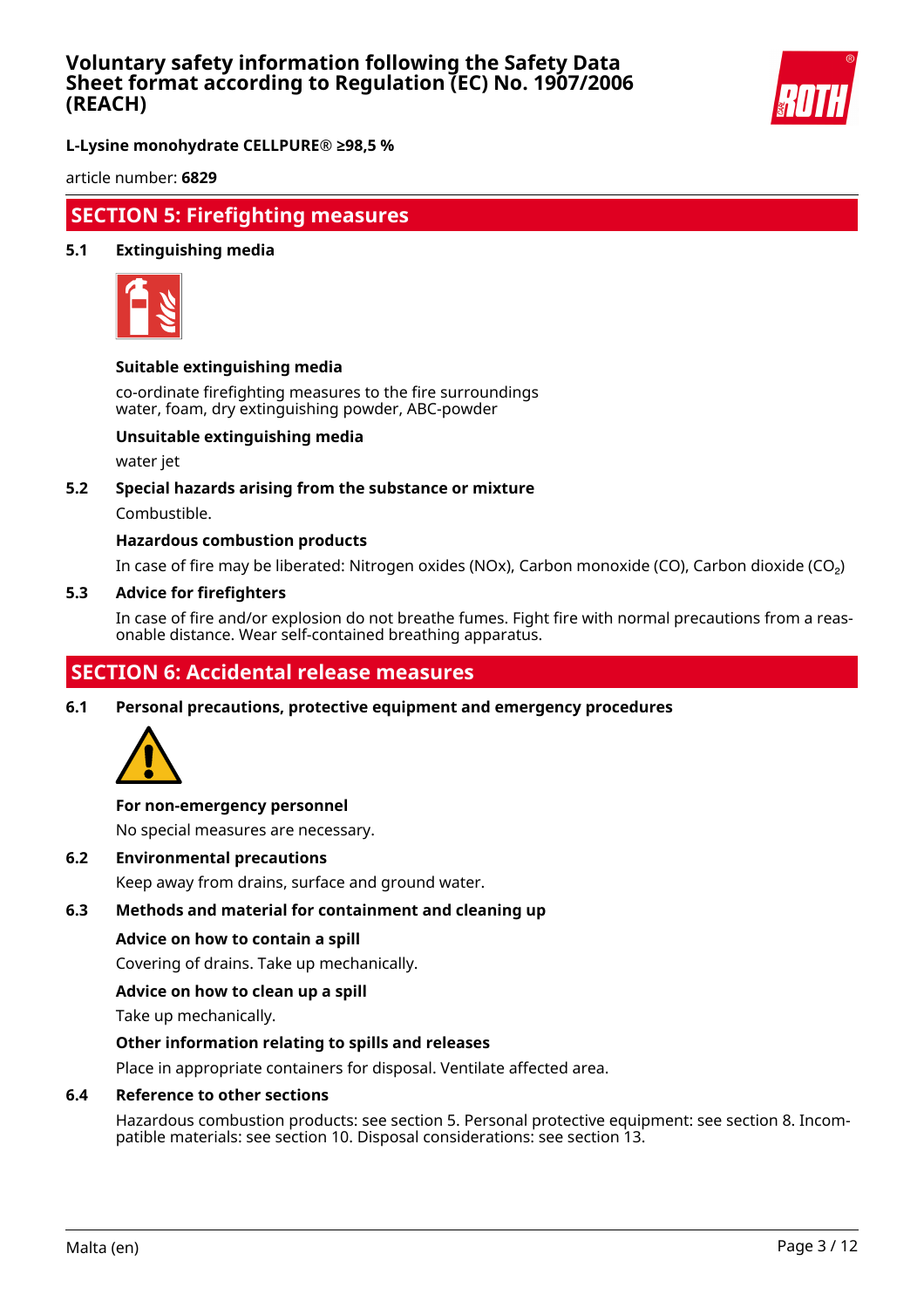

**L-Lysine monohydrate CELLPURE® ≥98,5 %**

article number: **6829**

# **SECTION 7: Handling and storage**

- **7.1 Precautions for safe handling** No special measures are necessary. **Advice on general occupational hygiene** Keep away from food, drink and animal feedingstuffs.
- **7.2 Conditions for safe storage, including any incompatibilities**

Store in a dry place. Keep in a cool place.

**Incompatible substances or mixtures**

Observe hints for combined storage.

**Consideration of other advice:**

**Specific designs for storage rooms or vessels**

Recommended storage temperature: 2 – 8 °C

**7.3 Specific end use(s)** No information available.

# **SECTION 8: Exposure controls/personal protection**

## **8.1 Control parameters**

#### **National limit values**

## **Occupational exposure limit values (Workplace Exposure Limits)**

This information is not available.

### **8.2 Exposure controls**

## **Individual protection measures (personal protective equipment)**

## **Eye/face protection**



Use safety goggle with side protection.

**Skin protection**



## **• hand protection**

Wear suitable gloves. Chemical protection gloves are suitable, which are tested according to EN 374.

### **• type of material**

NBR (Nitrile rubber)

### **• material thickness**

>0,11 mm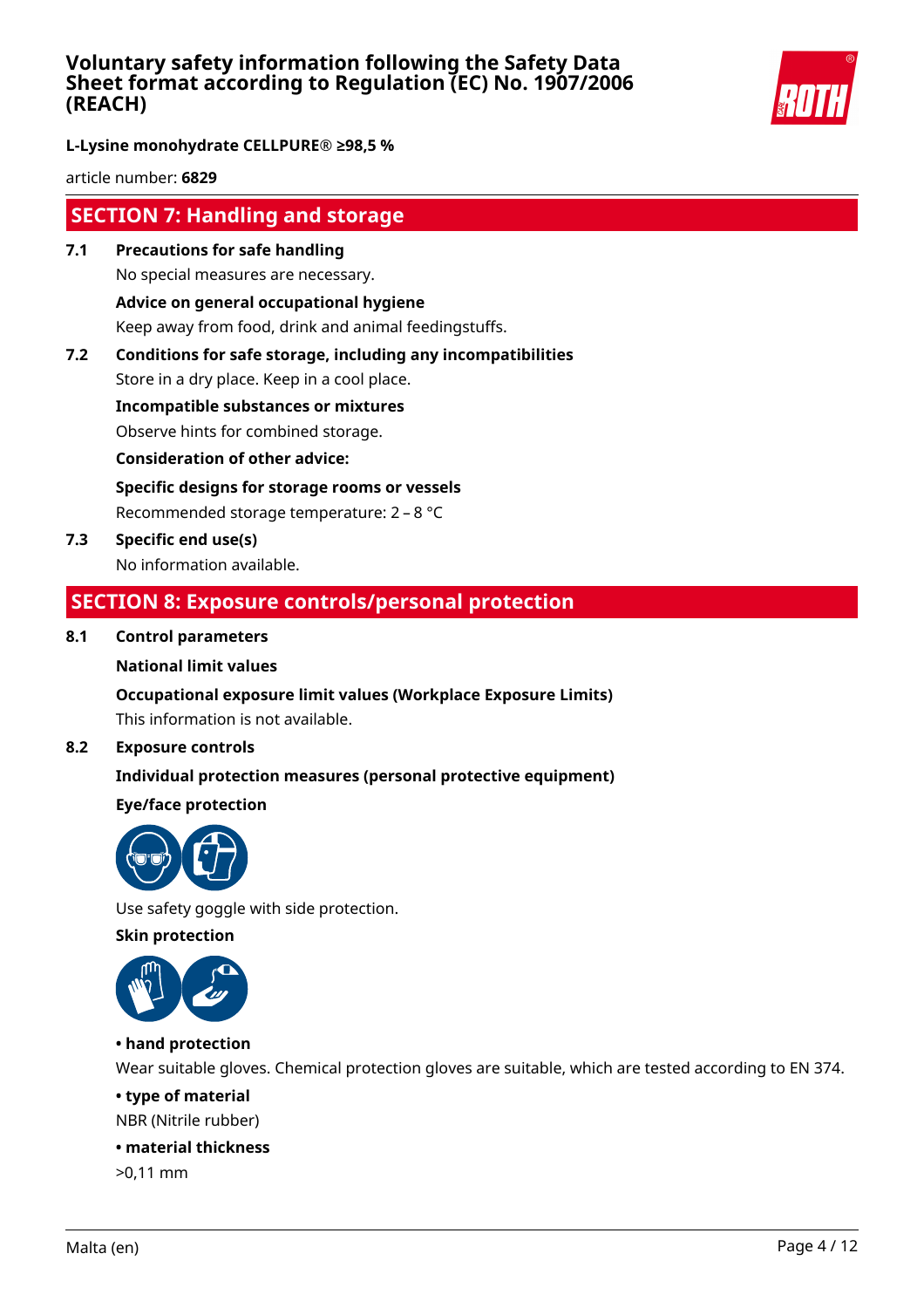

article number: **6829**

#### **• breakthrough times of the glove material**

>480 minutes (permeation: level 6)

#### **• other protection measures**

Take recovery periods for skin regeneration. Preventive skin protection (barrier creams/ointments) is recommended.

#### **Respiratory protection**



Respiratory protection necessary at: Dust formation. Particulate filter device (EN 143). P1 (filters at least 80 % of airborne particles, colour code: White).

#### **Environmental exposure controls**

Keep away from drains, surface and ground water.

## **SECTION 9: Physical and chemical properties**

#### **9.1 Information on basic physical and chemical properties**

| Physical state                                              | solid                                                        |
|-------------------------------------------------------------|--------------------------------------------------------------|
| Form                                                        | crystalline                                                  |
| Colour                                                      | white                                                        |
| Odour                                                       | characteristic                                               |
| Melting point/freezing point                                | $~215$ °C                                                    |
| Boiling point or initial boiling point and boiling<br>range | not determined                                               |
| Flammability                                                | this material is combustible, but will not ignite<br>readily |
| Lower and upper explosion limit                             | not determined                                               |
| Flash point                                                 | not applicable                                               |
| Auto-ignition temperature                                   | not determined                                               |
| Decomposition temperature                                   | not relevant                                                 |
| pH (value)                                                  | not applicable                                               |
| Kinematic viscosity                                         | not relevant                                                 |
| Solubility(ies)                                             |                                                              |
| Water solubility                                            | not determined                                               |
| Partition coefficient                                       |                                                              |
| Partition coefficient n-octanol/water (log value):          | this information is not available                            |
| Vapour pressure                                             | not determined                                               |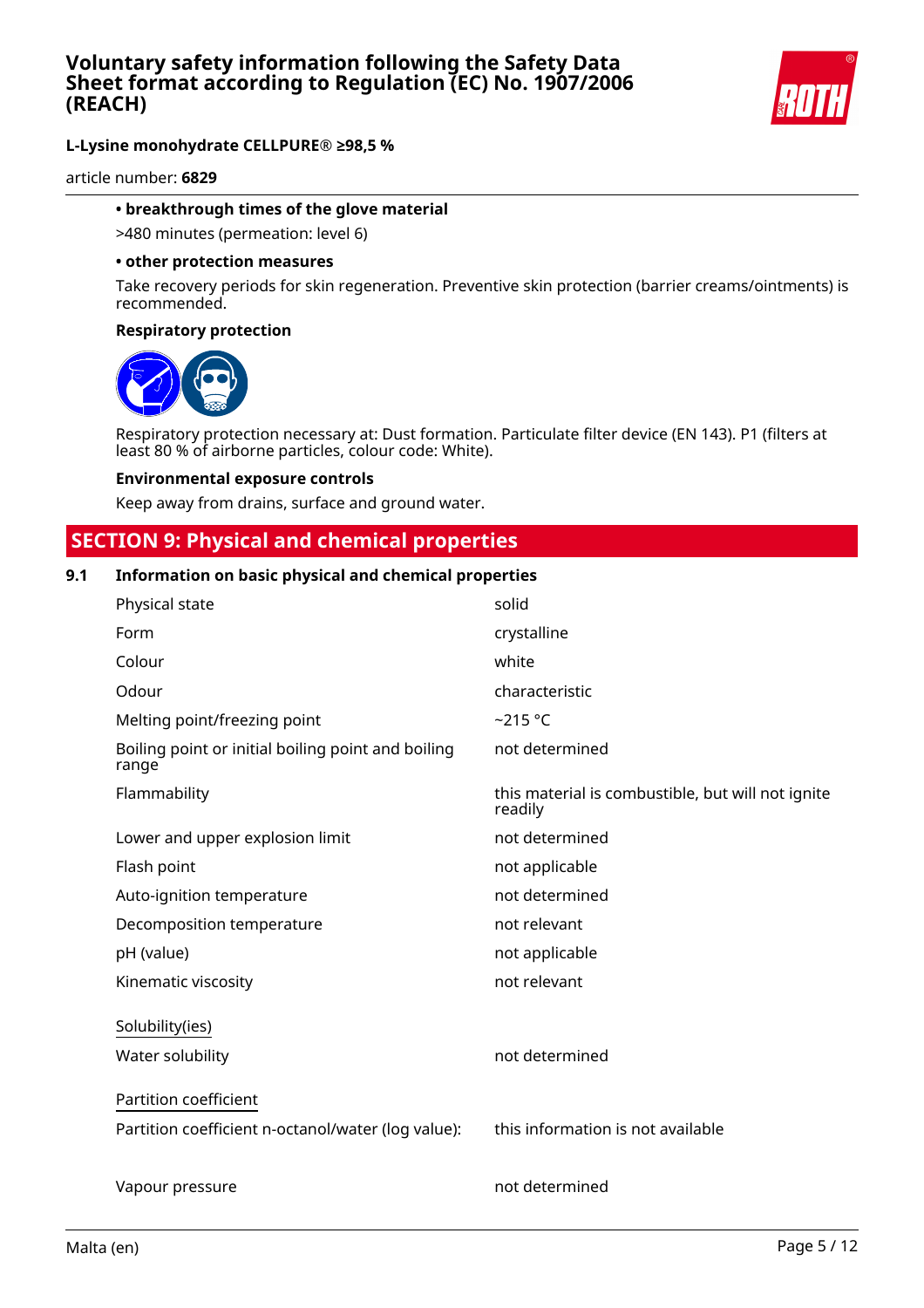

article number: **6829**

|     | Density and/or relative density                        |                                                                |
|-----|--------------------------------------------------------|----------------------------------------------------------------|
|     | Density                                                | not determined                                                 |
|     | Relative vapour density                                | information on this property is not available                  |
|     | Particle characteristics                               | No data available.                                             |
|     | Other safety parameters                                |                                                                |
|     | Oxidising properties                                   | none                                                           |
| 9.2 | <b>Other information</b>                               |                                                                |
|     | Information with regard to physical hazard<br>classes: | hazard classes acc. to GHS<br>(physical hazards): not relevant |
|     | Other safety characteristics:                          | There is no additional information.                            |

# **SECTION 10: Stability and reactivity**

#### **10.1 Reactivity**

The product in the delivered form is not dust explosion capable; the enrichment of fine dust however leads to the danger of dust explosion.

#### **10.2 Chemical stability**

The material is stable under normal ambient and anticipated storage and handling conditions of temperature and pressure.

#### **10.3 Possibility of hazardous reactions**

**Violent reaction with:** strong oxidiser

#### **10.4 Conditions to avoid**

There are no specific conditions known which have to be avoided.

#### **10.5 Incompatible materials**

There is no additional information.

#### **10.6 Hazardous decomposition products**

Hazardous combustion products: see section 5.

# **SECTION 11: Toxicological information**

#### **11.1 Information on hazard classes as defined in Regulation (EC) No 1272/2008**

#### **Classification according to GHS (1272/2008/EC, CLP)**

This substance does not meet the criteria for classification in accordance with Regulation No 1272/ 2008/EC.

### **Acute toxicity**

Shall not be classified as acutely toxic.

### **Skin corrosion/irritation**

Shall not be classified as corrosive/irritant to skin.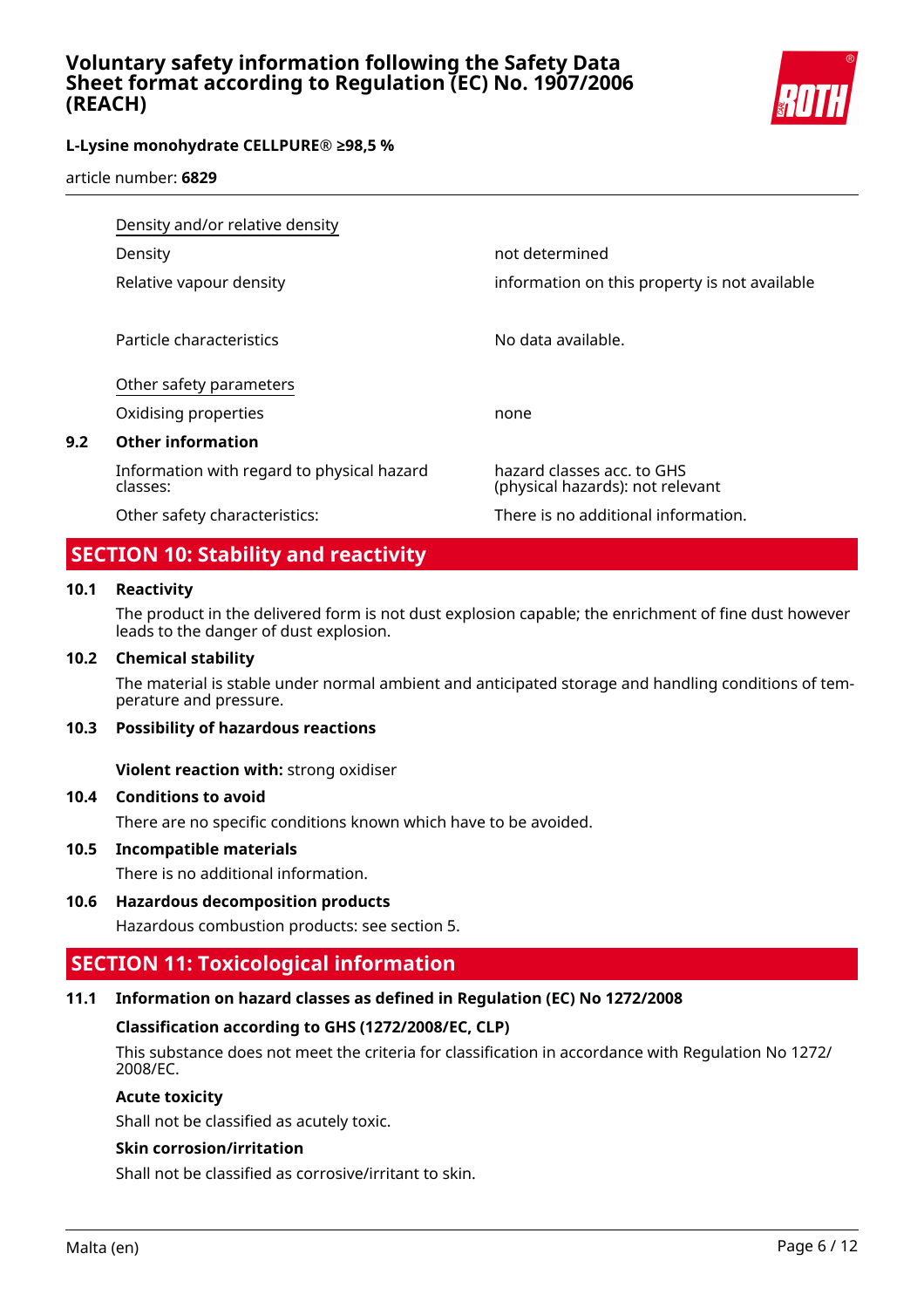

### **L-Lysine monohydrate CELLPURE® ≥98,5 %**

article number: **6829**

## **Serious eye damage/eye irritation**

Shall not be classified as seriously damaging to the eye or eye irritant.

#### **Respiratory or skin sensitisation**

Shall not be classified as a respiratory or skin sensitiser.

#### **Germ cell mutagenicity**

Shall not be classified as germ cell mutagenic.

#### **Carcinogenicity**

Shall not be classified as carcinogenic.

#### **Reproductive toxicity**

Shall not be classified as a reproductive toxicant.

#### **Specific target organ toxicity - single exposure**

Shall not be classified as a specific target organ toxicant (single exposure).

#### **Specific target organ toxicity - repeated exposure**

Shall not be classified as a specific target organ toxicant (repeated exposure).

#### **Aspiration hazard**

Shall not be classified as presenting an aspiration hazard.

#### **Symptoms related to the physical, chemical and toxicological characteristics**

#### **• If swallowed**

Data are not available.

**• If in eyes**

Data are not available.

#### **• If inhaled**

Data are not available.

#### **• If on skin**

Data are not available.

### **• Other information**

Health effects are not known. This information is based upon the present state of our knowledge.

#### **11.2 Endocrine disrupting properties** Not listed.

### **11.3 Information on other hazards**

There is no additional information.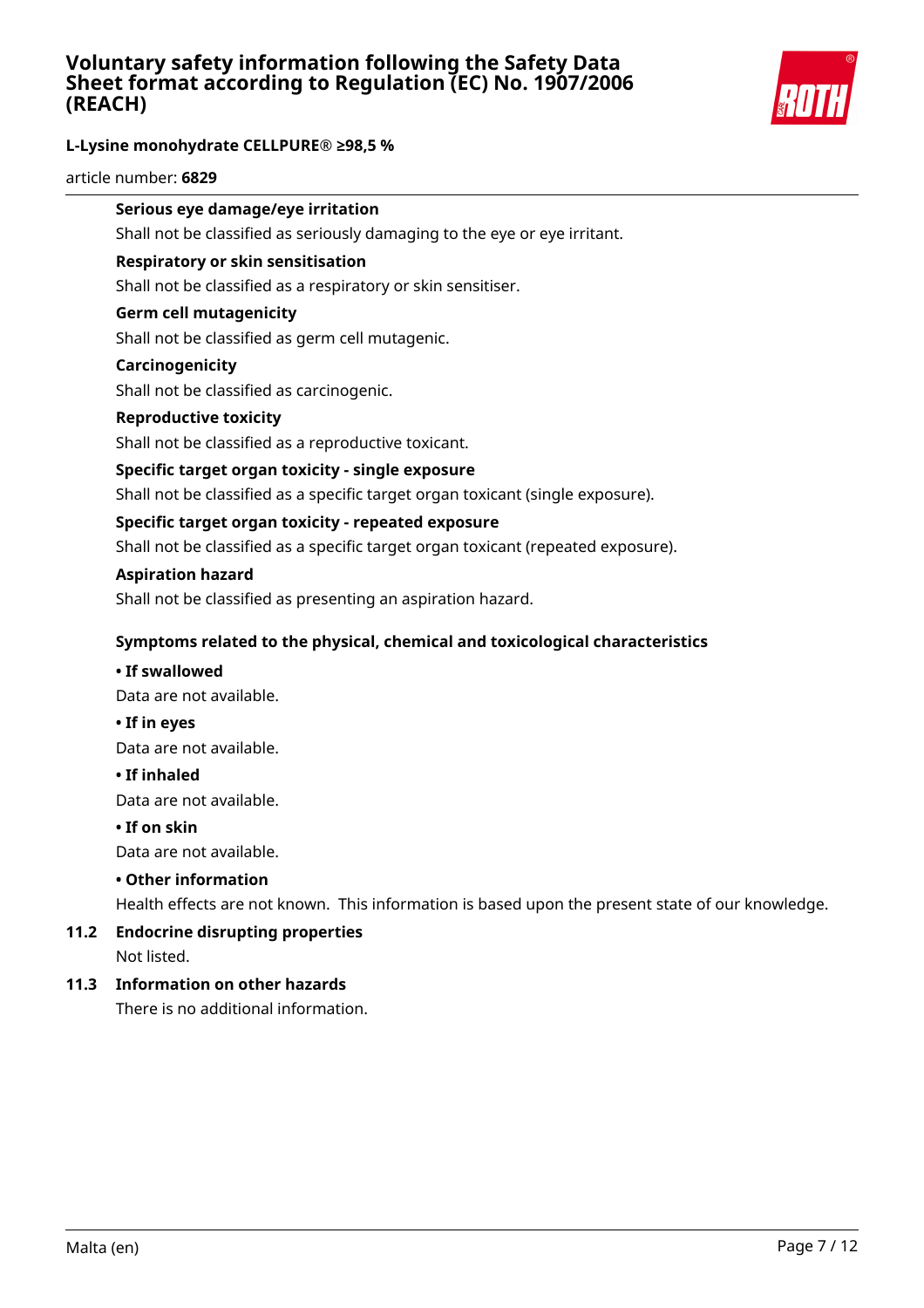

**L-Lysine monohydrate CELLPURE® ≥98,5 %**

article number: **6829**

## **SECTION 12: Ecological information**

#### **12.1 Toxicity**

Shall not be classified as hazardous to the aquatic environment.

#### **Biodegradation**

Data are not available.

## **12.2 Process of degradability**

Theoretical Oxygen Demand with nitrification: 1,778  $mg/m<sub>on</sub>$ Theoretical Oxygen Demand: 1,364 <sup>mg</sup>/<sub>mg</sub> Theoretical Carbon Dioxide: 1,608 mg/mg

#### **12.3 Bioaccumulative potential**

Data are not available.

#### **12.4 Mobility in soil**

Data are not available.

### **12.5 Results of PBT and vPvB assessment** Data are not available.

### **12.6 Endocrine disrupting properties** Not listed.

**12.7 Other adverse effects**

Data are not available.

# **SECTION 13: Disposal considerations**

#### **13.1 Waste treatment methods**



Consult the appropriate local waste disposal expert about waste disposal.

#### **Sewage disposal-relevant information**

Do not empty into drains.

#### **13.2 Relevant provisions relating to waste**

The allocation of waste identity numbers/waste descriptions must be carried out according to the EEC, specific to the industry and process. Waste catalogue ordinance (Germany).

#### **13.3 Remarks**

Waste shall be separated into the categories that can be handled separately by the local or national waste management facilities. Please consider the relevant national or regional provisions.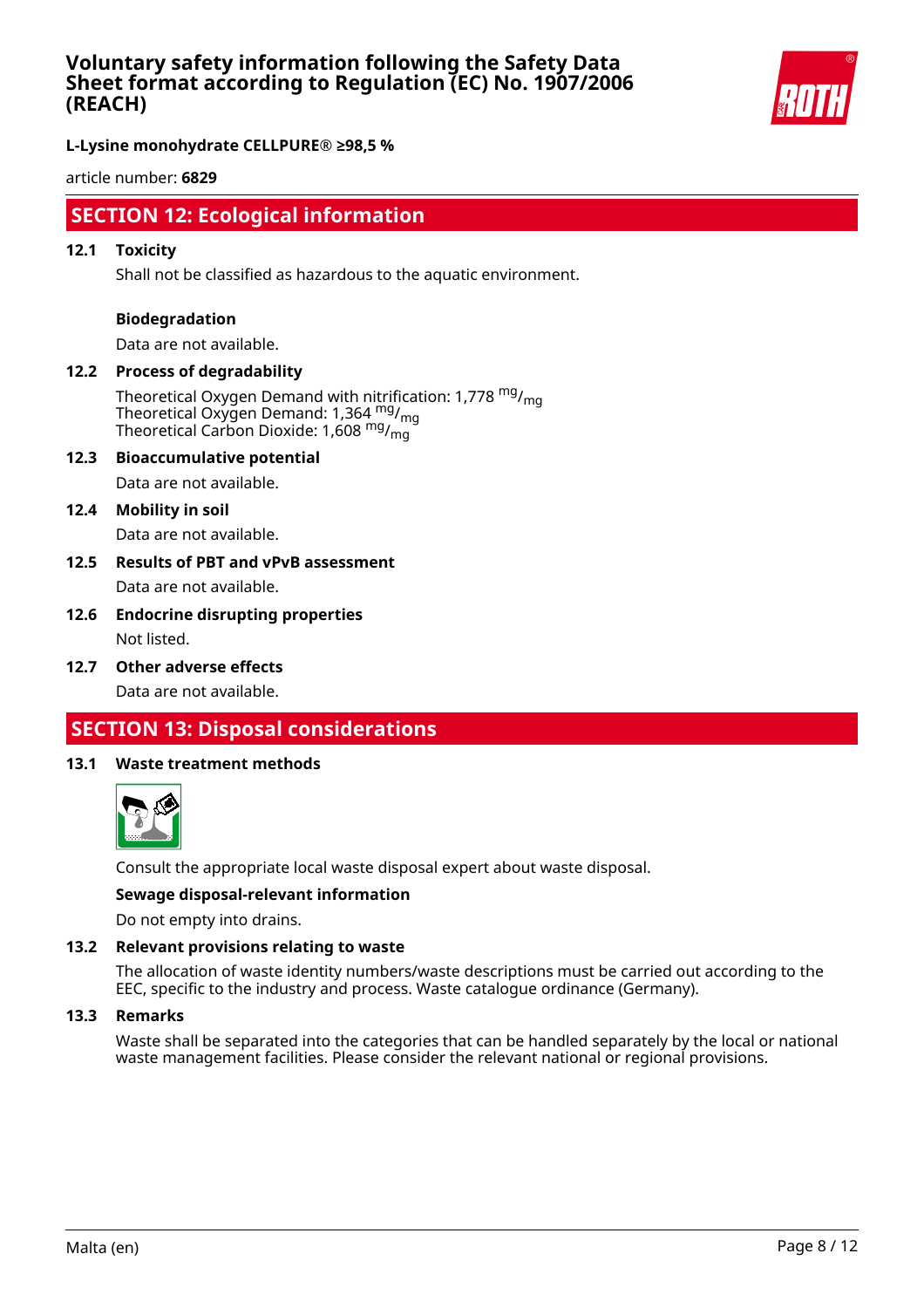

**L-Lysine monohydrate CELLPURE® ≥98,5 %**

article number: **6829**

## **SECTION 14: Transport information**

- **14.1 UN number or ID number not subject to transport regulations**
- **14.2 UN proper shipping name** not assigned
- **14.3 Transport hazard class(es)** none
- **14.4 Packing group not assigned**
- 

**14.5 Environmental hazards** non-environmentally hazardous acc. to the dangerous goods regulations

- **14.6 Special precautions for user** There is no additional information.
- **14.7 Maritime transport in bulk according to IMO instruments** The cargo is not intended to be carried in bulk.
- **14.8 Information for each of the UN Model Regulations**

## **Transport of dangerous goods by road, rail and inland waterway (ADR/RID/ADN) - Additional information**

Not subject to ADR, RID and ADN.

**International Maritime Dangerous Goods Code (IMDG) - Additional information** Not subject to IMDG.

**International Civil Aviation Organization (ICAO-IATA/DGR) - Additional information** Not subject to ICAO-IATA.

# **SECTION 15: Regulatory information**

#### **15.1 Safety, health and environmental regulations/legislation specific for the substance or mixture**

**Relevant provisions of the European Union (EU)**

#### **Restrictions according to REACH, Annex XVII**

not listed

## **List of substances subject to authorisation (REACH, Annex XIV)/SVHC - candidate list** Not listed.

**Seveso Directive**

|           | 2012/18/EU (Seveso III)               |                                                                                                           |              |
|-----------|---------------------------------------|-----------------------------------------------------------------------------------------------------------|--------------|
| <b>No</b> | Dangerous substance/hazard categories | Qualifying quantity (tonnes) for the ap-<br> - plication of lower and upper-tier re-<br><b>auirements</b> | <b>Notes</b> |
|           | not assigned                          |                                                                                                           |              |

#### **Deco-Paint Directive**

**Industrial Emissions Directive (IED)**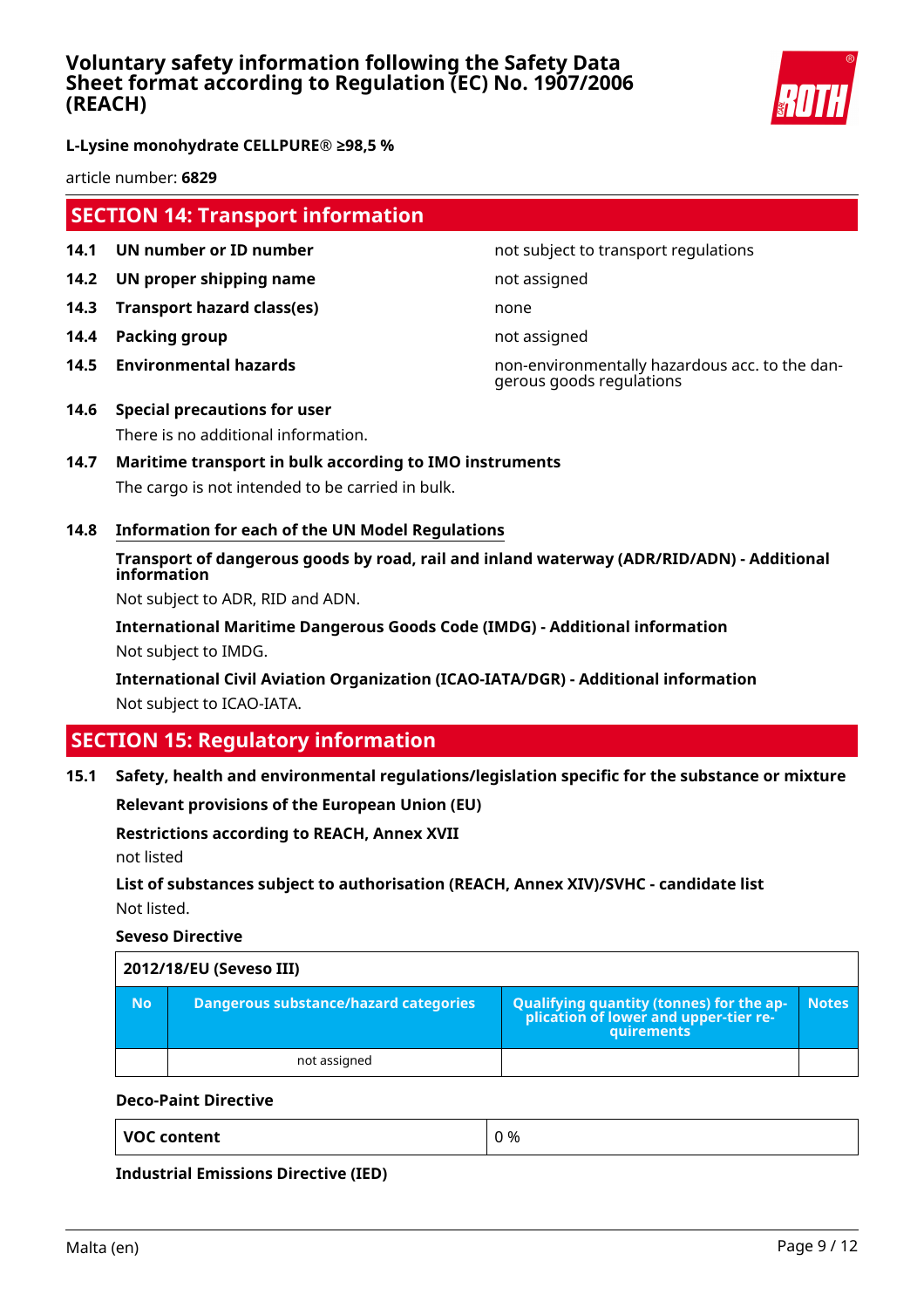

article number: **6829**

| <b>VOC content</b>                                                                                                       | 0 % |
|--------------------------------------------------------------------------------------------------------------------------|-----|
| Directive on the restriction of the use of certain hazardous substances in electrical and<br>electronic equipment (RoHS) |     |
| not listed                                                                                                               |     |
| Regulation concerning the establishment of a European Pollutant Release and Transfer<br><b>Register (PRTR)</b>           |     |
| not listed                                                                                                               |     |
| <b>Water Framework Directive (WFD)</b>                                                                                   |     |
| not listed                                                                                                               |     |
| Regulation on the marketing and use of explosives precursors                                                             |     |
| not listed                                                                                                               |     |
| <b>Regulation on drug precursors</b>                                                                                     |     |
| not listed                                                                                                               |     |
| Regulation on substances that deplete the ozone layer (ODS)                                                              |     |

not listed

### **Regulation concerning the export and import of hazardous chemicals (PIC)**

not listed

### **Regulation on persistent organic pollutants (POP)**

not listed

#### **Other information**

Directive 94/33/EC on the protection of young people at work. Observe employment restrictions under the Maternity Protection Directive (92/85/EEC) for expectant or nursing mothers.

#### **National inventories**

| <b>Country</b> | <b>Inventory</b> | <b>Status</b>       |
|----------------|------------------|---------------------|
| <b>CN</b>      | <b>IECSC</b>     | substance is listed |
| EU             | ECSI             | substance is listed |
| NZ.            | NZIoC            | substance is listed |
| <b>TW</b>      | TCSI             | substance is listed |

**Legend**

ECSI EC Substance Inventory (EINECS, ELINCS, NLP) IECSC Inventory of Existing Chemical Substances Produced or Imported in China NZIoC New Zealand Inventory of Chemicals TCSI Taiwan Chemical Substance Inventory

### **15.2 Chemical Safety Assessment**

No Chemical Safety Assessment has been carried out for this substance.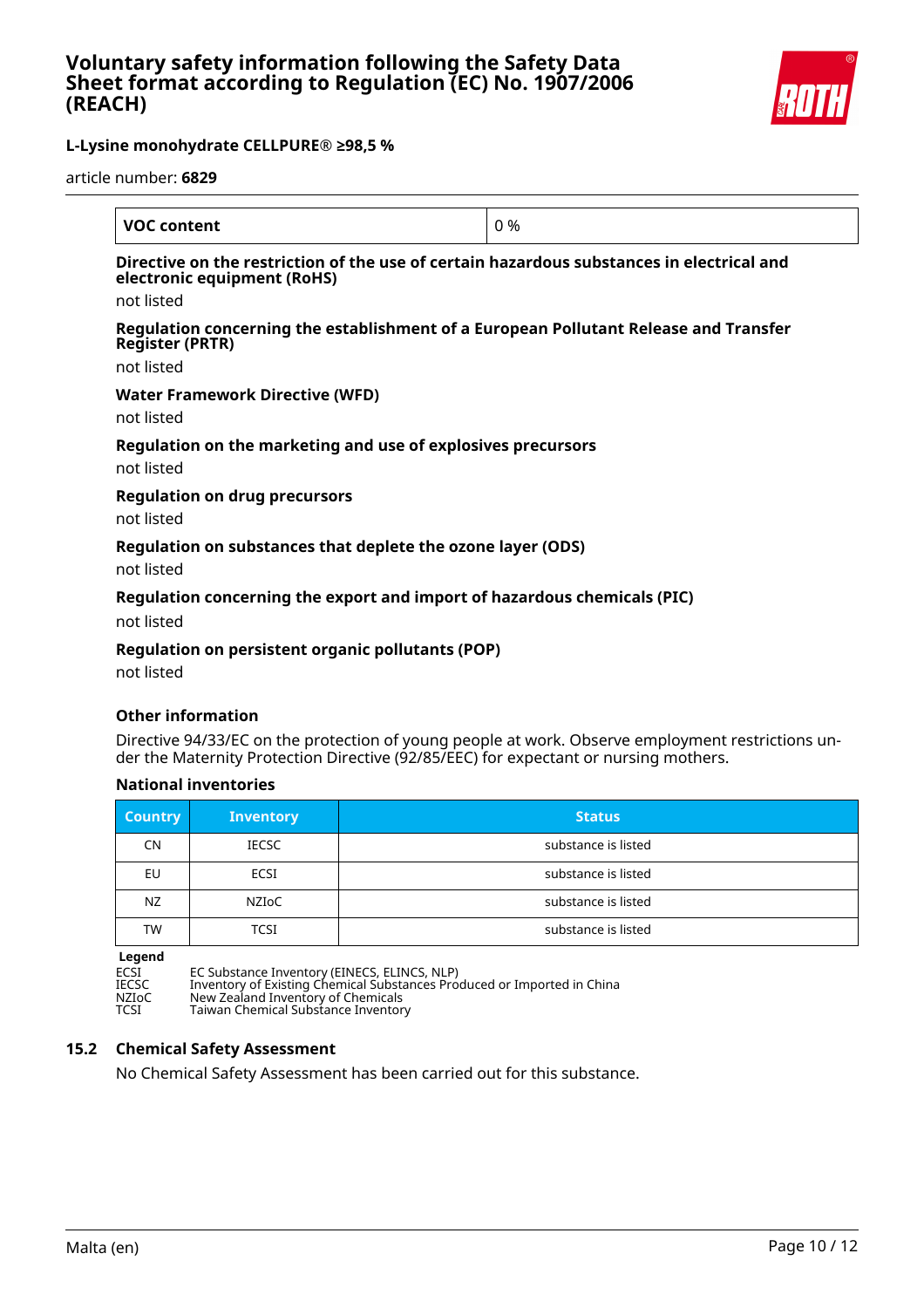

**L-Lysine monohydrate CELLPURE® ≥98,5 %**

article number: **6829**

# **SECTION 16: Other information**

## **Indication of changes (revised safety data sheet)**

Alignment to regulation: Regulation (EC) No. 1907/2006 (REACH), amended by 2020/878/EU

#### Restructuring: section 9, section 14

| <b>Section</b> | <b>Former entry (text/value)</b>                      | <b>Actual entry (text/value)</b>                                                                                             | Safety-<br>relev-<br>ant |
|----------------|-------------------------------------------------------|------------------------------------------------------------------------------------------------------------------------------|--------------------------|
| 2.2            | Signal word:<br>not required                          |                                                                                                                              | yes                      |
| 2.3            | Other hazards:<br>There is no additional information. | Other hazards                                                                                                                | yes                      |
| 2.3            |                                                       | Results of PBT and vPvB assessment:<br>According to the results of its assessment, this<br>substance is not a PBT or a vPvB. | yes                      |

### **Abbreviations and acronyms**

| Abbr.           | <b>Descriptions of used abbreviations</b>                                                                                                                                                                                       |
|-----------------|---------------------------------------------------------------------------------------------------------------------------------------------------------------------------------------------------------------------------------|
| <b>ADN</b>      | Accord européen relatif au transport international des marchandises dangereuses par voies de naviga-<br>tion intérieures (European Agreement concerning the International Carriage of Dangerous Goods by In-<br>land Waterways) |
| <b>ADR</b>      | Accord relatif au transport international des marchandises dangereuses par route (Agreement concern-<br>ing the International Carriage of Dangerous Goods by Road)                                                              |
| CAS             | Chemical Abstracts Service (service that maintains the most comprehensive list of chemical substances)                                                                                                                          |
| <b>CLP</b>      | Regulation (EC) No 1272/2008 on classification, labelling and packaging of substances and mixtures                                                                                                                              |
| <b>DGR</b>      | Dangerous Goods Regulations (see IATA/DGR)                                                                                                                                                                                      |
| EC No           | The EC Inventory (EINECS, ELINCS and the NLP-list) is the source for the seven-digit EC number, an identi-<br>fier of substances commercially available within the EU (European Union)                                          |
| <b>EINECS</b>   | European Inventory of Existing Commercial Chemical Substances                                                                                                                                                                   |
| <b>ELINCS</b>   | European List of Notified Chemical Substances                                                                                                                                                                                   |
| <b>GHS</b>      | "Globally Harmonized System of Classification and Labelling of Chemicals" developed by the United Na-<br>tions                                                                                                                  |
| <b>TATA</b>     | <b>International Air Transport Association</b>                                                                                                                                                                                  |
| <b>IATA/DGR</b> | Dangerous Goods Regulations (DGR) for the air transport (IATA)                                                                                                                                                                  |
| <b>ICAO</b>     | International Civil Aviation Organization                                                                                                                                                                                       |
| IMDG            | International Maritime Dangerous Goods Code                                                                                                                                                                                     |
| <b>NLP</b>      | No-Longer Polymer                                                                                                                                                                                                               |
| PBT             | Persistent, Bioaccumulative and Toxic                                                                                                                                                                                           |
| <b>REACH</b>    | Registration, Evaluation, Authorisation and Restriction of Chemicals                                                                                                                                                            |
| <b>RID</b>      | Règlement concernant le transport International ferroviaire des marchandises Dangereuses (Regula-<br>tions concerning the International carriage of Dangerous goods by Rail)                                                    |
| <b>SVHC</b>     | Substance of Very High Concern                                                                                                                                                                                                  |
| <b>VOC</b>      | Volatile Organic Compounds                                                                                                                                                                                                      |